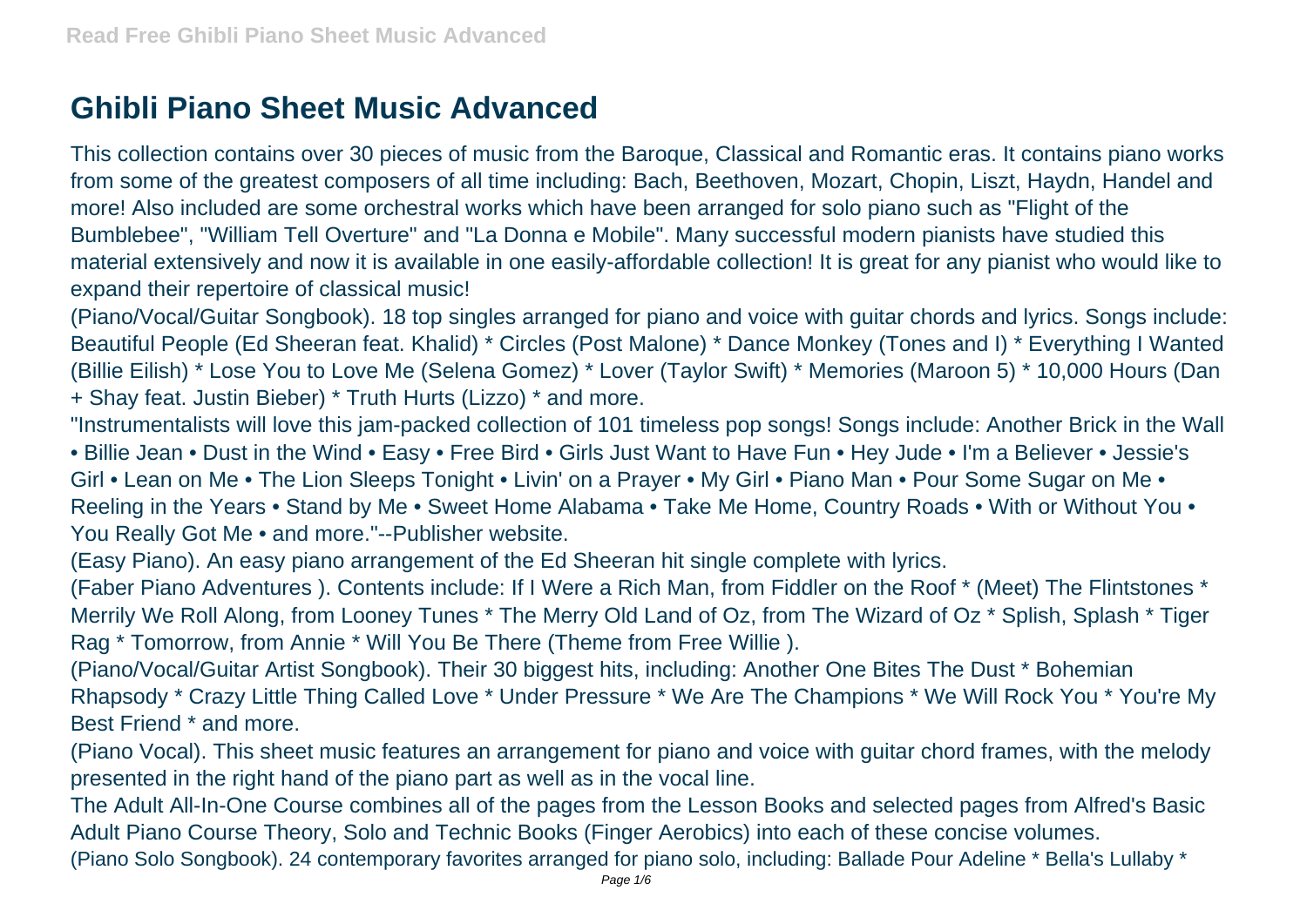Cinema Paradiso \* Hymn \* Il Postino (The Postman) \* Jessica's Theme (Breaking in the Colt) \* The John Dunbar Theme \* Kiss the Rain \* Nadia's Theme \* River Flows in You \* Somewhere in Time \* Watermark \* and more.

Storyline Two young girls, 10-year-old Satsuki and her 4-year-old sister Mei, move into a house in the country with their father to be closer to their hospitalized mother. Satsuki and Mei discover that the nearby forest is inhabited by magical creatures called Totoros (pronounced toe-toe-ro). They soon befriend these Totoros, and have several magical adventures.

Video game soundtracks both old and new feature work by some of the greatest composers of our time. Orchestras all over the world play entire concerts of video game music. This collection of themes from The Legend of Zelda™ series is arranged for solo guitar performance with full notation and TAB. Each song is arranged in easy guitar keys at an easy--intermediate level, and all pieces are suitable for recitals, concerts, and solo performances. There are 33 songs drawn from The Legend of Zelda™, Zelda II™ - The Adventure of Link™, The Legend of Zelda™: A Link to the Past™, The Legend of Zelda™: Link's Awakening™, The Legend of Zelda™: Ocarina of Time™, The Legend of Zelda™: Majora's Mask™, The Legend of Zelda™: The Wind Waker™, The Legend of Zelda™: Four Swords Adventures, The Legend of Zelda™: Twilight Princess, The Legend of Zelda™: Phantom Hourglass, and The Legend of Zelda™, Spirit Tracks. "Best in Show" Award at Winter NAMM 2012 presented by Music Inc. magazine.

(Piano Solo Songbook). Ten songs from the popular soundtrack to this 2016 Academy Award-winning film, arranged for piano solo. Includes: Another Day of Sun \* Audition (The Fools Who Dream) \* City of Stars \* Engagement Party \* Epilogue \* A Lovely Night \* Mia & Sebastian's Theme \* Planetarium \* Someone in the Crowd \* Start a Fire.

These instrumental editions are completely compatible with each other and can be played together or as solos. Melodic ranges and rhythms are carefully considered for each instrument so every tune is easily accessible to all players. Titles: \* Ben's Death/Tie Fighter Attack \* Cantina Band \* The Emperor Arrives \* Han Solo and the Princess \* The Imperial March \* Jedi Rocks \* Luke and Leia \* May the Force Be with You \* Parade of the Ewoks \* Princess Leia's Theme \* Star Wars (Main Theme) \* The Throne Room \* Victory Celebration \* Yoda's Theme

Piano Method

(Piano Solo Selections). A dozen favorites from the hit video game series in piano solo notation, including: Aeris's Theme \* Eyes on Me \* Melodies of Life \* The Prelude \* The Promise \* Theme of Love \* Tifa's Theme \* Zanarkand \* and more.

(Piano Vocal). This sheet music features an arrangement for piano and voice with guitar chord frames, with the melody presented in the right hand of the piano part, as well as in the vocal line.

After decades of anticipation, Alfred is proud to release the officially licensed, collectible sheet music companion folios to The Legend of Zelda™ video game series. The 33 arrangements in this Easy Piano edition contain the instantly recognizable melodies beloved by generations of gamers around the globe. From Koji Kondo's iconic "The Legend of Zelda™ Main Theme" to The Legend of Zelda™: Spirit Tracks themes, the dozens of pieces in this book represent two and a half decades of Nintendo® video game favorites. Adding to the fun, graphics from the corresponding games grace each page of the sheet music. Impress friends, family, and audiences of all ages by playing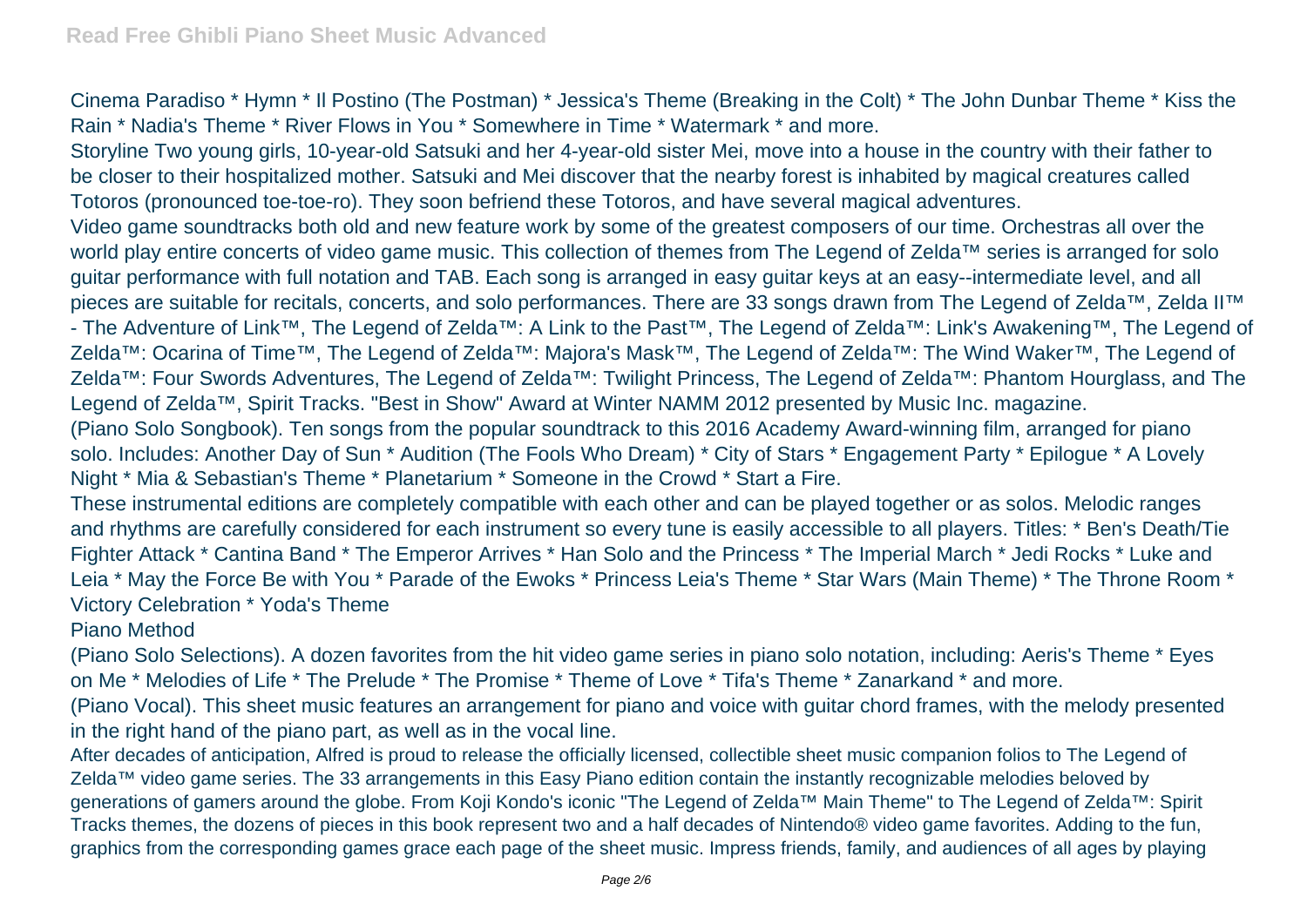from this magnificent collection, which makes a great gift for every pianist. Titles: \* The Legend of Zelda™ Title Theme \* The Legend of Zelda™ Main Theme \* Zelda II™ - The Adventure of Link™ Title Theme \* Zelda II™ - The Adventure of Link™ Palace Music \* The Legend of Zelda™: A Link to the Past™ Title Screen \* The Legend of Zelda™: A Link to the Past™ Hyrule Castle Music \* The Legend of Zelda™: A Link to the Past™ Main Theme \* The Legend of Zelda™: A Link to the Past™ The Dark World \* The Legend of Zelda™: Link's Awakening™ Main Theme \* The Legend of Zelda™: Ocarina of Time™ Title Theme \* The Legend of Zelda™: Ocarina of Time™ Princess Zelda's Theme \* The Legend of Zelda™: Ocarina of Time™ Hyrule Field \* The Legend of Zelda™: Ocarina of Time™ Lost Woods (Saria's Song) \* The Legend of Zelda™: Ocarina of Time™ Gerudo Valley \* The Legend of Zelda™: Ocarina of Time™ Song of Storms \* The Legend of Zelda™: Majora's Mask™ Prelude of Majora's Mask \* The Legend of Zelda™: Majora's Mask™Termina Field \* The Legend of Zelda™: The Wind Waker™ Main Theme \* The Legend of Zelda™: The Wind Waker™ Dragon Roost Island \* The Legend of Zelda™: The Wind Waker™ Ocean Theme \* The Legend of Zelda™: The Wind Waker™ Molgera \* The Legend of Zelda™: Four Swords Adventures Village of the Blue Maiden Restored \* The Legend of Zelda™: Four Swords Adventures Field Theme \* The Legend of Zelda™: Twilight Princess Hyrule Field Main Theme \* The Legend of Zelda™: Twilight Princess Hidden Village \* The Legend of Zelda™: Twilight Princess Midna's Lament \* The Legend of Zelda™: Phantom Hourglass Ciela's Parting Words \* The Legend of Zelda™: Spirit Tracks Title Theme \* The Legend of Zelda™: Spirit Tracks Field Theme \* The Legend of Zelda™: Spirit Tracks Train Travel (Main Theme) \* The Legend of Zelda™ Triforce Fanfare \* The Legend of Zelda™ Correct Solution \* The Legend of Zelda™ Whistle of Warp "Best in Show" Award at Winter NAMM 2012 presented by Music Inc. magazine. Explains how to learn to play the piano by mastering chords, and covers scales, tonality, triads, and improvisation

This great piano book includes anime song of the most beautiful Piano.Familiar songs in your favorite anime

The romantic musical comedy-drama film La La Land is the winner of six Oscars, seven Golden Globes and five BAFTAs. This selection of songs from the Oscar-winning music by Justin Hurwitz, Benj Pasek and Justin Paul has been simplified for easy piano. Features the Oscarwinning song 'City of Stars'. This is the eBook version of the original, artist-approved edition. Contents: Another Day of Sun Someone in the Crowd Mia & Sebastian's Theme A Lovely Night City of Stars Planetarium Start a Fire Engagement Party Audition (The Fools Who Dream) **Epilogue** 

Handsome, affordable treasury features Pavane pour une infante défunte, Jeux d'eau, Sonatine, Miroirs, Menuet antique, Gaspard de la nuit, more. Influential works belong in the repertoire of every serious pianist.

(Orchestra). This symphony includes five movements, with the third and fifth featuring a soprano soloist: I. The East Land II. Air III. Tokyo Dance IV. Rhapsody of Trinity V. The Prayer Parts for rental.

(Faber Piano Adventures ). A collection of Christmas and winter holiday favorites arranged to provide work on arpeggios, scales, 2-hand gestures, balance between hands, balance within the hand, chord voicing, and octave playing all within a delightful musical context. Includes: Skaters' Waltz \* Jingle Bells \* Auld Lang Syne \* A Celebration of Carols (A Christmas medley containing O Little Town of Bethlehem, We Three Kings, and Good Christian Men) \* Silent Night \* We Wish You a Merry Christmas \* and more.

(Piano Solo Songbook). 28 piano solos for the music that envelops you as you lose yourself in the world of video games, including: Angry Birds Theme \* Assassin's Creed Revelations \* Battlefield Theme \* Dragonborn (Skyrim Theme) \* Elder Scrolls: Oblivion \* Main Theme from Final Fantasy I \* Overture from God of War III \* Mass Effect: Suicide Mission \* Minecraft: Sweden \* Rage of Sparta from God of War III \* Uncharted Theme \* and more.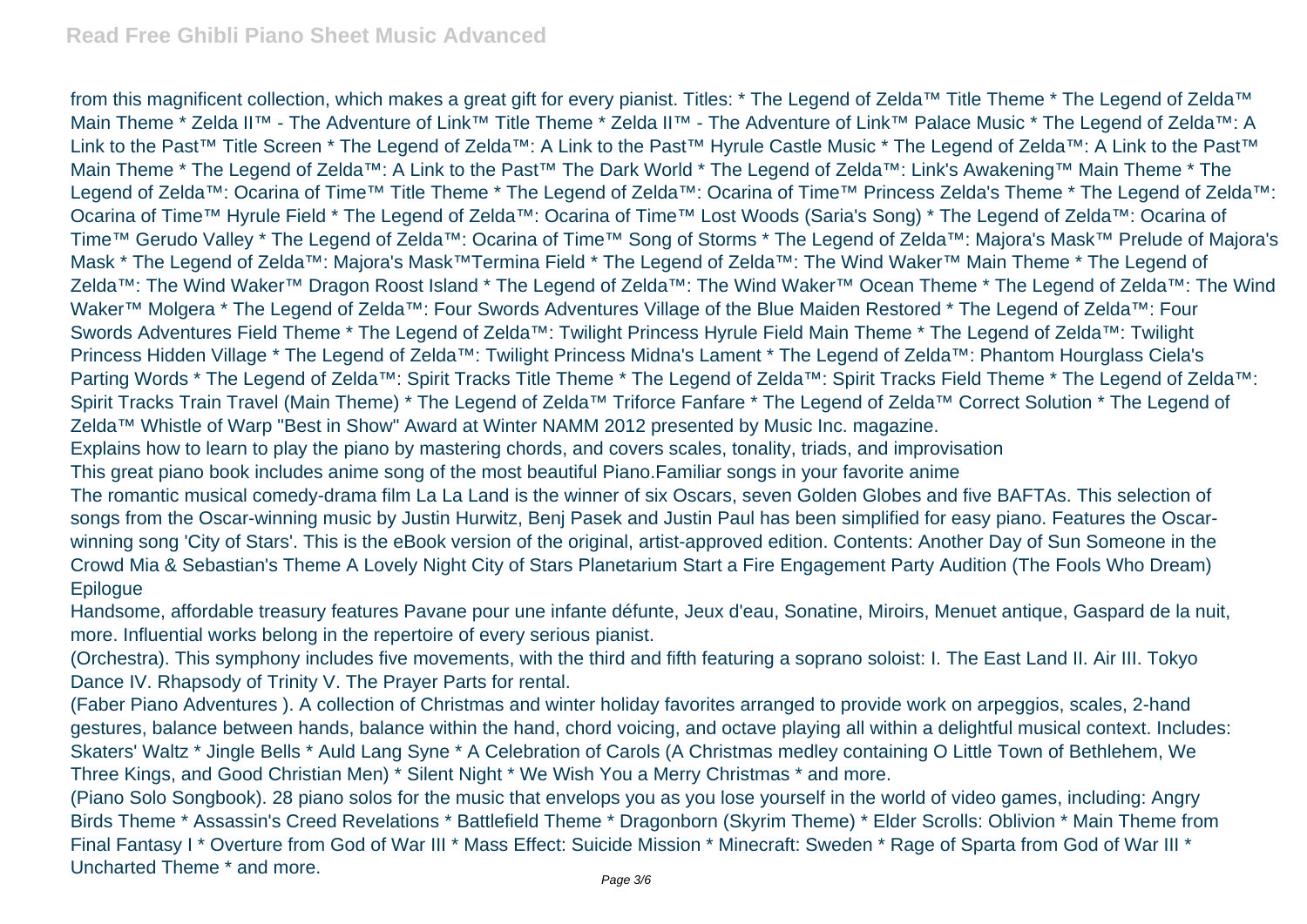This great classical piano book includes 55 of the most beautiful Piano Solos of all times. Piano Masterpieces from the following great composers: Bach, Beethoven, Burgmuller, Chopin, Clementi, Debussy, Grieg, Handel, Haydn, Kuhlau, Mendelssohn Bartholdy, Mozart, Pachelbel, Petzold, Satie, Schumann, Telemann, Tchaikovsky.

These inspirational hymn settings are a welcome resource from this talented mother-daughter writing team. Whether for prelude, offertory, postlude or special moments of meditation or praise, these superbly crafted arrangements,

idiomatically written for the solo violinist and piano accompanist, are ideally suited for worship.

PDF sheet music optimized for iPad, tablet and laptop screens. Clair de Lune from ''Suite bergamasque'' by Claude Debussy. Piano. Advanced. MCL8

The animations of Japan's Studio Ghibli are amongst the highest regarded in the movie industry. Their delightful films rank alongside the most popular non-English language films ever made, with each new eagerly-anticipated release a guaranteed box-office smash. Yet this highly profitable studio has remained fiercely independent, producing a stream of imaginative and individual animations. The studio's founders, long-time animators Isao Takahata and Hayao Miyazaki, have created timeless masterpieces. Although their films are distinctly Japanese their themes are universal—humanity, community, and a love for the environment. No other film studio, animation or otherwise, comes close to matching Ghibli for pure cinematic experience. All their major works are examined here, as well the early output of Hayao Miyazaki and Isao Takahata, exploring the cultural and thematic threads that bind these films together.

The traveling orchestral show The Legend of Zelda: Symphony of the Goddesses presents nearly 30 years of music from the incomparable The Legend of Zelda video game series, performed live in four movements and with multi-media backing. For those wanting to bring that epic music to life for themselves, this folio presents the music from the show as piano solo arrangements, also including a full-color 4-page insert with art from the games. Titles: I. The Ocarina of Time (Enter Ganondorf, Zelda's Lullaby, Enter Ganondorf, Great Deku Tree, Title Theme, Hyrule Field---Day, Lost Woods, Sheik, Ganon's Tower, Ganondorf's Theme, Ganondorf Battle, Ganon Final Battle, and Majora's Theme) \* II. The Wind Waker (The Legendary Hero, Outset Island, Ocean Motif, Aryll's Theme, My Grandma, Departure/Pirate Ship Theme, Aryll's Kidnapping, Ocean, Zelda's Awakening, Hero of the Wind, Ganondorf Battle, Staff Roll) \* III. The Twilight Princess (Title Screen, Light Spirit, Midna's Theme, Hyrule Field, Excerpt from Title Screen, The Sages' Theme, Final Battle with Ganondorf, Ganondorf's Theme, Excerpt from Main Theme, Staff Roll, Zelda Theme, Zelda's Lullaby, Excerpt from Midna's Theme) \* IV. Time of the Falling Rain (Time of the Falling Rain, Hyrule Castle, Dark World, Princess Zelda's Rescue, Triforce Chamber, Legend of Zelda Theme, Dark World, Soldiers of Kakariko Village, Lost Ancient Ruins, Anger of Guardians, The Legend of Zelda Theme).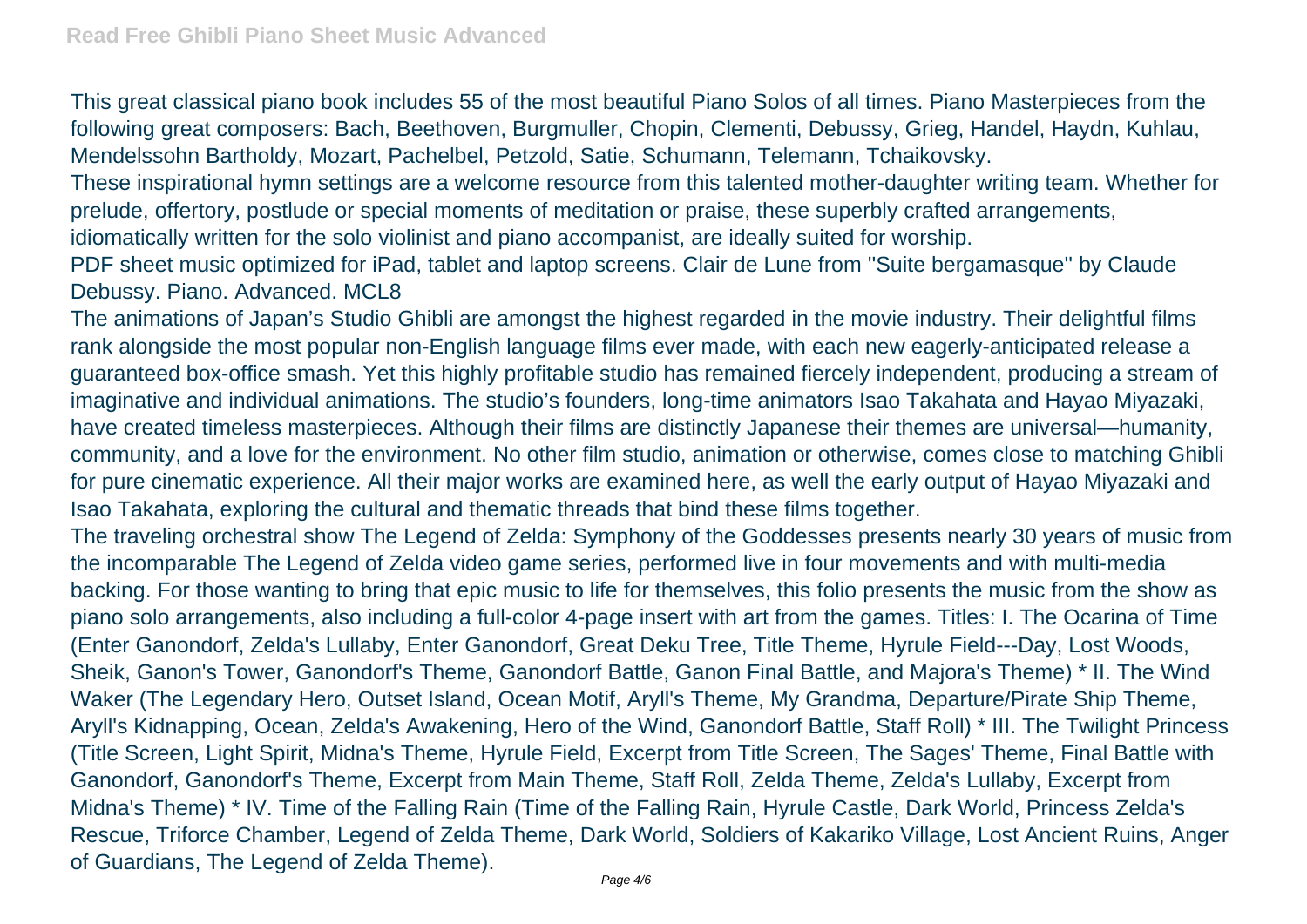(Faber Piano Adventures ). A collection of effective pieces in a variety of styles. Contents include: Allegro \* Alouette \* Backpacking \* Boogie in 3rds \* Carousel Melody \* Clock Tower Bells \* For He's a Jolly Good Fellow \* Greensleeves \* The Handbell Choir \* Horse and Sleigh \* La Cinquantaine \* March of the English Guard \* A Merry March \* more. With the Harry Potter film series now complete, Alfred Music and Warner Bros. Entertainment are proud to present easy piano arrangements from the eight epic films together in one collectible volume. For the first time ever, 37 sheet music selections by John Williams, Patrick Doyle, Nicholas Hooper, and Alexandre Desplat are collected along with eight pages of color stills from The Sorcerer's Stone to The Deathly Hallows, Part 2. By popular request, "Leaving Hogwarts" from The Sorcerer's Stone appears in this collection for the first time. It's a perfect gift for pianists of all ages who love the music of Harry Potter. Titles: \* Diagon Alley \* Family Portrait \* Harry's Wondrous World \* Hedwig's Theme \* Leaving Hogwarts \* Nimbus 2000 \* Voldemort \* The Chamber of Secrets \* Fawkes the Phoenix \* Buckbeak's Flight \* Double Trouble \* Hagrid the Professor \* Harry in Winter \* Hogwarts March \* Potter Waltz \* This Is the Night \* Dumbledoreäó»s Army \* Fireworks \* Loved Ones and Leaving \* Professor Umbridge \* Dumbledore's Farewell \* Harry and Hermione \* In Noctem \* When Ginny Kissed Harry \* Farewell to Dobby \* Godric's Hollow Graveyard \* Harry and Ginny \* Obliviate \* Ron Leaves \* Snape to Malfoy Manor \* Courtyard Apocalypse \* Harry's Sacrifice \* Lily's Lullaby \* Lily's Theme \* A New Beginning \* Severus and Lily \* Statues

My Neighbor Totoro is a long-standing international icon of Japanese pop culture that grew out of the partnership between the legendary animator Miyazaki Hayao and the world-renowned composer Joe Hisaishi. A crucial step in the two artists' collaboration was the creation of the album, My Neighbor Totoro: Image Song Collection, with lyrics penned by Miyazaki and Nakagawa Rieko, a famed children's book author, and music composed by Hisaishi. The album, released in 1987 prior to the opening of the film, served not only as a promotional product, but also provided Miyazaki with concrete ideas about the characters and the themes of the film. This book investigates the extent to which Hisaishi's music shaped Miyazaki's vision by examining the relationship between the images created by Miyazaki and the music composed by Hisaishi, with special emphasis on their approaches to nostalgia, one of the central themes of the film. (Piano Solo Songbook). Relax at the piano with soft and gentle arrangements of 34 Disney favorites for piano. Songs include: Beauty and the Beast \* Can You Feel the Love Tonight \* Colors of the Wind \* A Dream Is a Wish Your Heart Makes \* For the First Time in Forever \* Go the Distance \* How Far I'll Go \* I See the Light \* It's a Small World \* Let It Go \* Part of Your World \* Reflection \* When She Loved Me \* A Whole New World \* and more.

(Easy Piano Songbook). 50 sophisticated and simplified favorites arranged for Easy Piano Solo, including: As Time Goes By \* Blue Moon \* Come Rain or Come Shine \* Days of Wine and Roses \* Fly Me to the Moon (In Other Words) \* Georgia on My Mind \*